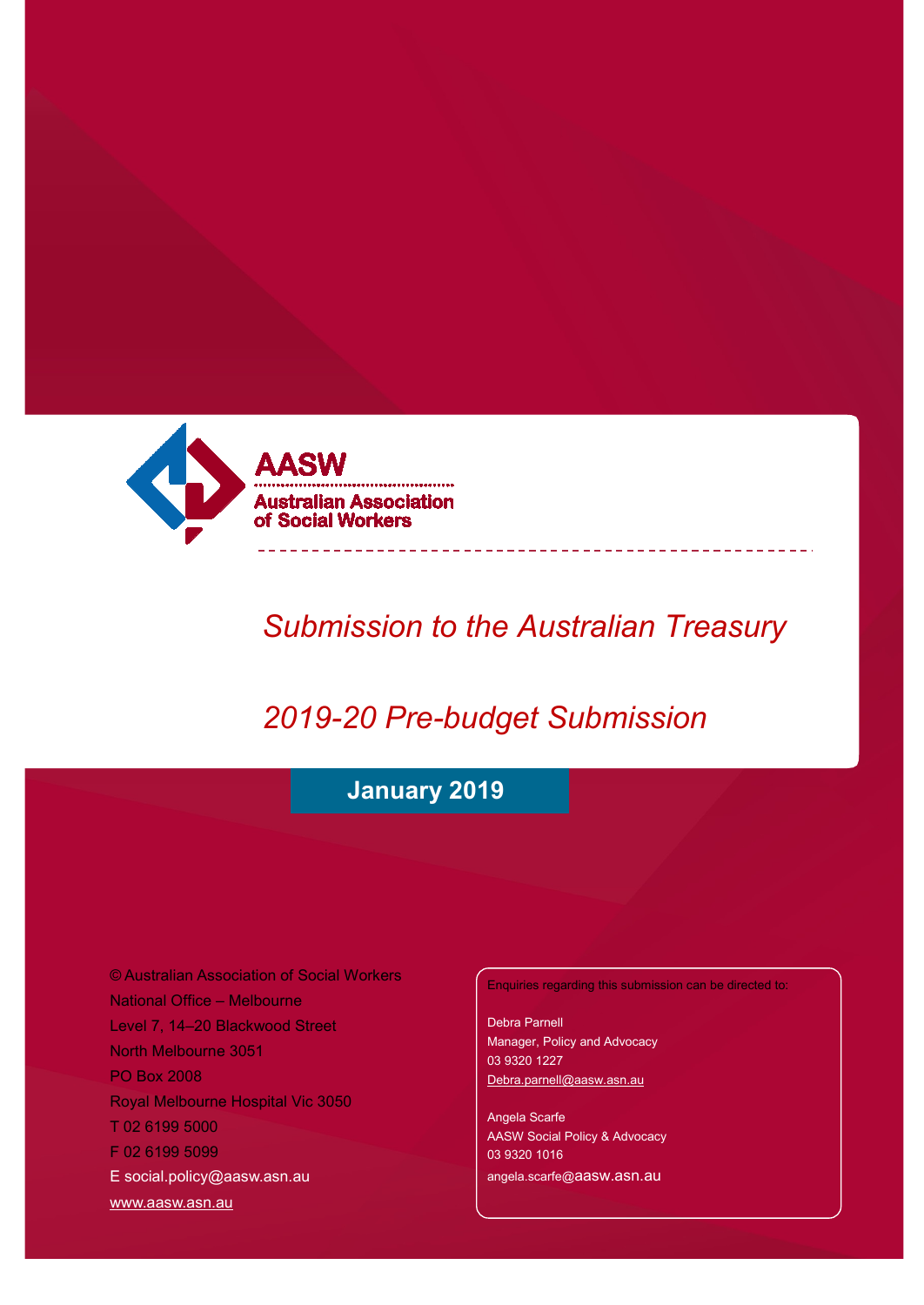## **Introduction**

### **Who we are**

The Australian Association of Social Workers (AASW) is the professional body representing more than 11,000 social workers throughout Australia. We set the benchmark for professional education and practice in social work, and advocate on matters of human rights, discrimination, and matters that influence people's quality of life.

### **The social work profession**

Social work is a tertiary qualified profession recognised internationally that pursues social justice and human rights. Social workers aim to enhance the quality of life of every member of society and empower them to develop their full potential. Principles of social justice, human rights, collective responsibility and respect for diversity are central to the profession, and are underpinned by theories of social work, social sciences, humanities and Indigenous knowledges. Professional social workers consider the relationship between biological, psychological, social and cultural factors and how they influence a person's health, wellbeing and development. Social workers work with individuals, families, groups and communities. They maintain a dual focus on improving human wellbeing; and identifying and addressing any external issues (known as systemic or structural issues) that detract from wellbeing, such as inequality, injustice and discrimination.

## **Our submission**

Our vision is for a cohesive, inclusive and just society in which it is possible for everyone to thrive, flourish and develop their full potential. It is the role of government to create and maintain the environmental, social and economic foundations which enable all of us to pursue those goals, paying attention to the most vulnerable members of society. The budget is one of the government's key opportunities do this. The AASW measures the success of the budget by its social impact as well as its economic consequences*.*

Every day, social workers observe how decisions in the federal budget have a significant impact on the lives of vulnerable groups, including but not limited to Aboriginal and Torres Strait Islander peoples, children, young people, older Australians, people living with a disability and those experiencing unemployment. With this in mind, we have outlined some of the key areas that we believe the 2018- 2019 budget needs to address, including:

- Income support and welfare
- **Reconciliation**
- Mental Health: Medicare, Rural and remote locations
- Housing
- The NDIS
- Family violence
- Aged Care.

## **Income Support and Welfare**

The Social Policy Research Centre (SPRC) has calculated the amount of money that is required to provide a minimally adequate standard of living: the Minimum Income for Healthy Living (MIHL). For a single adult with no children, the level of the MIHL is \$433 and for a couple with two children, it is \$814 each week<sup>1</sup>.

The current Newstart allowances clearly fall far short of these levels. For a single person, the Newstart Allowance is \$96 each week below what is required for an adequate minimum standard of living, equalling \$4992 each year. For two unemployed adults with two dependent children, the Newstart

<span id="page-1-0"></span><sup>1</sup> Australian Council of Social Service, *The cost of living a decent life: New report highlights the inadequacis of income support for low paid and unemployed Australians*, Media release, 23 August 2017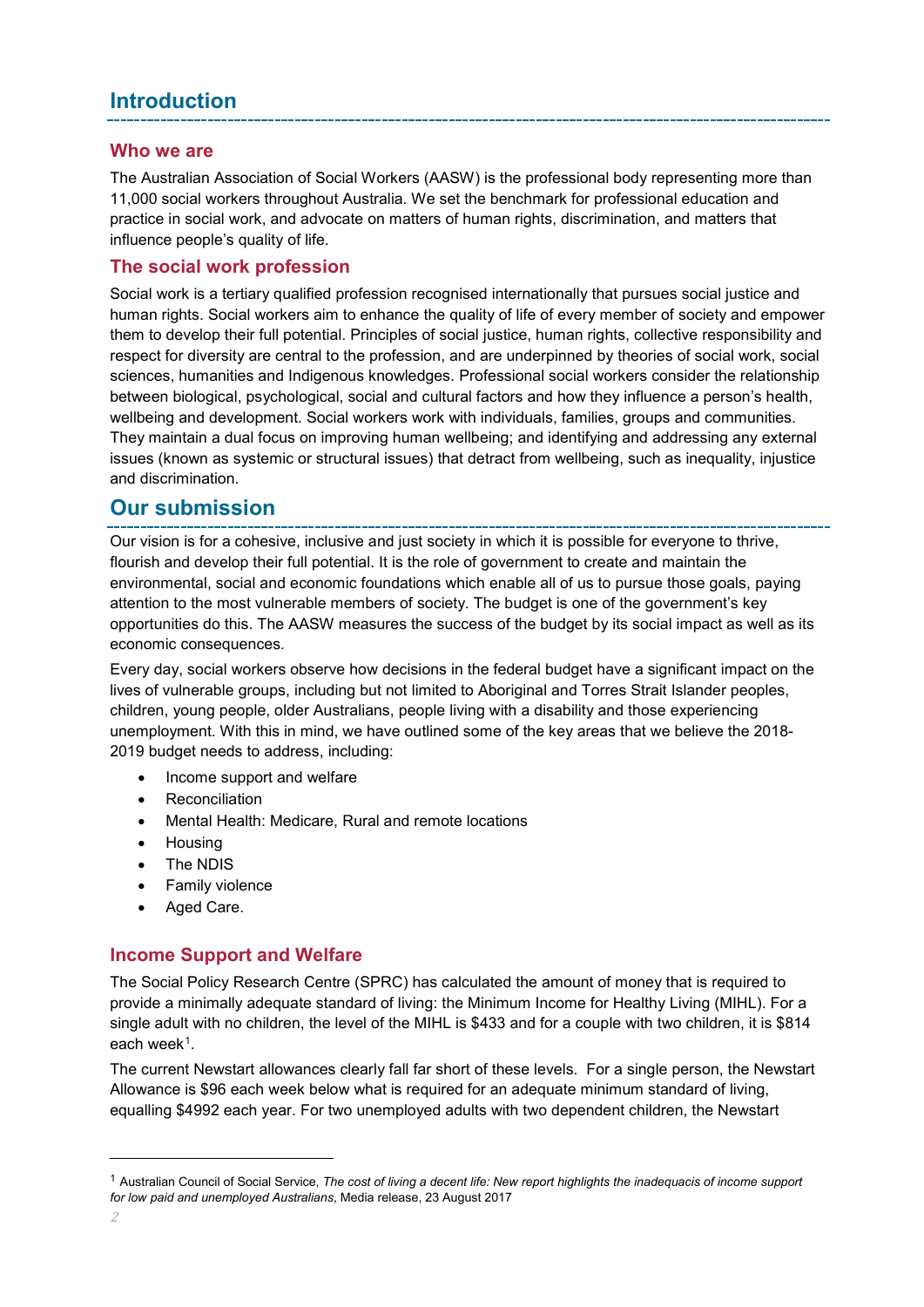Allowance is \$126 each week below what is required for a basic standard of living, equalling \$6552 each year.

This shortfall has serious consequences for every aspect of the lives of people forced to rely on government income support. Recent data from the Australian Bureau of Statistics (ABS) confirms that low income households cannot currently afford necessities such as rent, food, energy, transport and health. Almost two thirds of low income households are living under such severe financial stress that they cannot pay bills and would be unable to respond to an emergency[2](#page-2-0).

Furthermore, our own research into student poverty found that 27 per cent of social work students indicated that the low level of financial study support from the government increased the likelihood of dropping out of the course; this percentage grew to 45 per cent for the full-time students who were experiencing ongoing financial difficulty<sup>3</sup>.

The AASW also continues to hold concerns about the continuation of the cashless welfare card trial as it

- amounts to an unusual punishment on a group of vulnerable people united only by their location,
- undermines their autonomy and creates creates inconvenience and is not necessarily accompanied by any other intervention,
- lacks an adequate evidence base in relation to its benefits,
- does nothing to achieve long-term structural change nor individual recovery from addiction<sup>4</sup>.

#### **Recommendations:**

We call on the government to:

- lift immediately the rate at which Allowances for people of working age are paid to equal the amounts specified in the MIHL,
- increase the rates of pensions, allowances and student payments, lower the income eligibility thresholds, relax waiting periods and decrease the taper rates to ensure that income support payments remain higher than the poverty line,
- undertake a thorough review of the effectiveness of the cashless welfare card before any further rollout is implemented.

#### **Reconciliation**

The latest Close the Gap progress report demonstrates that staggering levels of inequality persist across many areas including health, education and employment outcomes. After twelve years, only three of the seven targets are on track to being met. The AASW welcomes last year's review of the Close the Gap campaign, and the draft targets released by COAG in December 2018[5](#page-2-3). The AASW believes that the lack of progress points to the need for a change in both the Close the Gap targets and the processes by which the strategy is implemented.

Progress against the targets requires a commitment from the federal government to adequately resourcing the indigenous services which are working on these targets. It also requires a change in the way this work is undertaken. We welcome the COAG communique on Close the Gap Refresh<sup>[6](#page-2-4)</sup> and the stated intention to 'ensure that the design and implementation of the next phase of Closing the Gap is a true partnership'. While this communique heralds a new approach to working with Aboriginal and Torres Strait Islander peoples and their communities, it must be accompanied by adequate resourcing to achieve the stated aims.

#### **Recommendations:**

That the government commit funds to

• ensure that the services and programs within the Close the Gap initiative be planned, implemented, evaluated and governed by Aboriginal Controlled Community Organisations

<span id="page-2-0"></span><sup>2</sup> Australian Council of Social Service, *New figures are a wake up call to government*, Media Release, 14 September 2017 <sup>3</sup> https://www.aasw.asn.au/document/item/8772

<span id="page-2-2"></span><span id="page-2-1"></span><sup>4</sup> https://www.aph.gov.au/Parliamentary\_Business/Committees/Senate/Community\_Affairs/CDCTrialExpansion/Submissions

<span id="page-2-3"></span><sup>5</sup> https://closingthegaprefresh.pmc.gov.au/sites/default/files/submissions/association\_of\_social\_workers.pdf

<span id="page-2-4"></span><sup>6</sup> https://www.coag.gov.au/sites/default/files/communique/coag-statement-closing-the-gap-refresh.pdf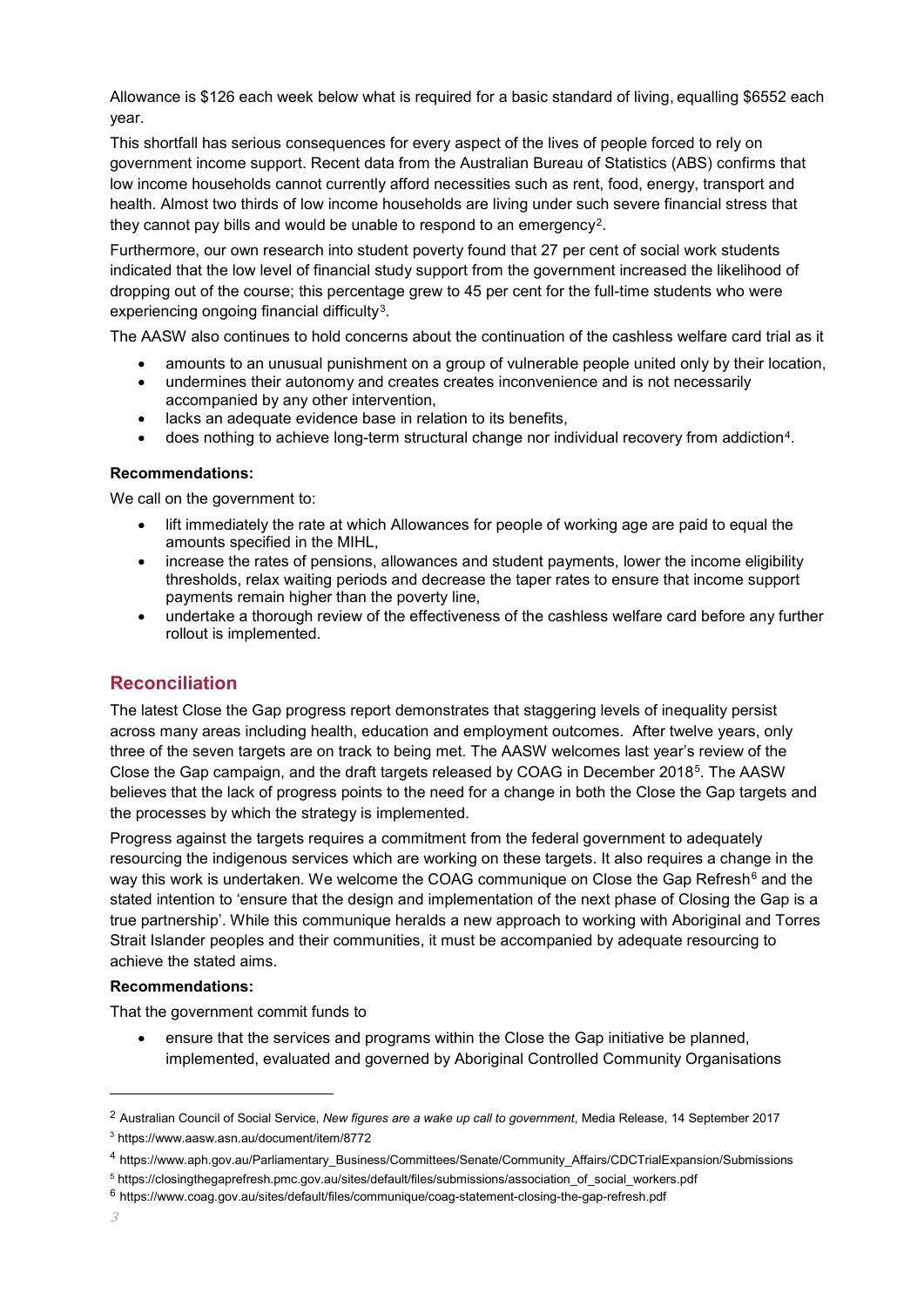(ACCOs)

• ensure that the targets for the priority areas identified in the Special Gathering Statement to COAG[7](#page-3-0) for the next 10 years are achieved.

## **Mental Health: Medicare**

AASW was very pleased to participate in the MBS Review of MH Items. Better Access is an important pathway for people experiencing mental ill-health and psychological distress to access appropriate treatment and support. We welcomed the opportunity to provide evidence and our recommendations for increasing the benefits for clients and patients by enabling them to access the services of an accredited and skilled mental health professional including social workers.

There are currently more than 2200 Accredited Mental Health Social Workers (AMHSWs) playing a clear and important role in the delivery of mental health services under the Medicare Benefits scheme. They form the second largest group of providers after the combined group of Clinical Psychologists and Registered Psychologists.

Inexplicably, the Medicare rebate for an AMHSW is currently less than is paid to psychologists for the identical service. Social workers deliver these services under the same expectations of service delivery, quality and outcomes, using identical item descriptors. Therefore, the AASW maintains that there is no valid reason for there to be any variance between the two rebates under Medicare for Registered Psychologists and AMHSWs, providing services under the Better Access program.

#### **Recommendations:**

That the federal budget contain provision to implement recommendations from the MBS Review Taskforce, specifically

- address inequity in rebates under Better Access and remove the 3-tiered rebate schedule
- increase the number of sessions available for mental health services with the introduction of 6 initial sessions, with an additional 6 sessions available on review, and a further 6 sessions per calendar year available under certain circumstances
- provide a rural or remote loading on rebates
- allow residents in residential aged care facilities access appropriate EPC and mental health services with a GP referral regardless of funding scheme.

## **Mental Health: Rural and remote locations**

The recent Senate Inquiry into Accessibility and Quality of Mental Health Services in Rural and Remote Australia heard evidence concerning a wide range of challenges that these communities experience in gaining access to appropriate mental health services. Nevertheless, data on location of social workers across Australia indicates that more than 405 social workers practice in regional, rural and remote locations, making an important contribution to these underserviced communities. The AASW urges the government to take this opportunity to implement the recommendations in that report. For example, the challenges of transport mean that the cost of providing services in rural and remote communities is higher than in metropolitan centres; and telehealth plays an important role in mental health for people living remotely.

#### **Recommendations:**

We call on the government to:

- build a loading into the estimation of costs of services in rural and remote locations to cover the extra costs to professionals,
- set a priority to guarantee reliable telephone and internet connections to all rural and remote communities to facilitate mental health service delivery,
- allocate a budget for the implementation and evaluation of the *National Strategic Framework for*

<span id="page-3-0"></span><sup>7</sup> https://closingthegaprefresh.pmc.gov.au/sites/default/files/special-gathering-statement-coag.pdf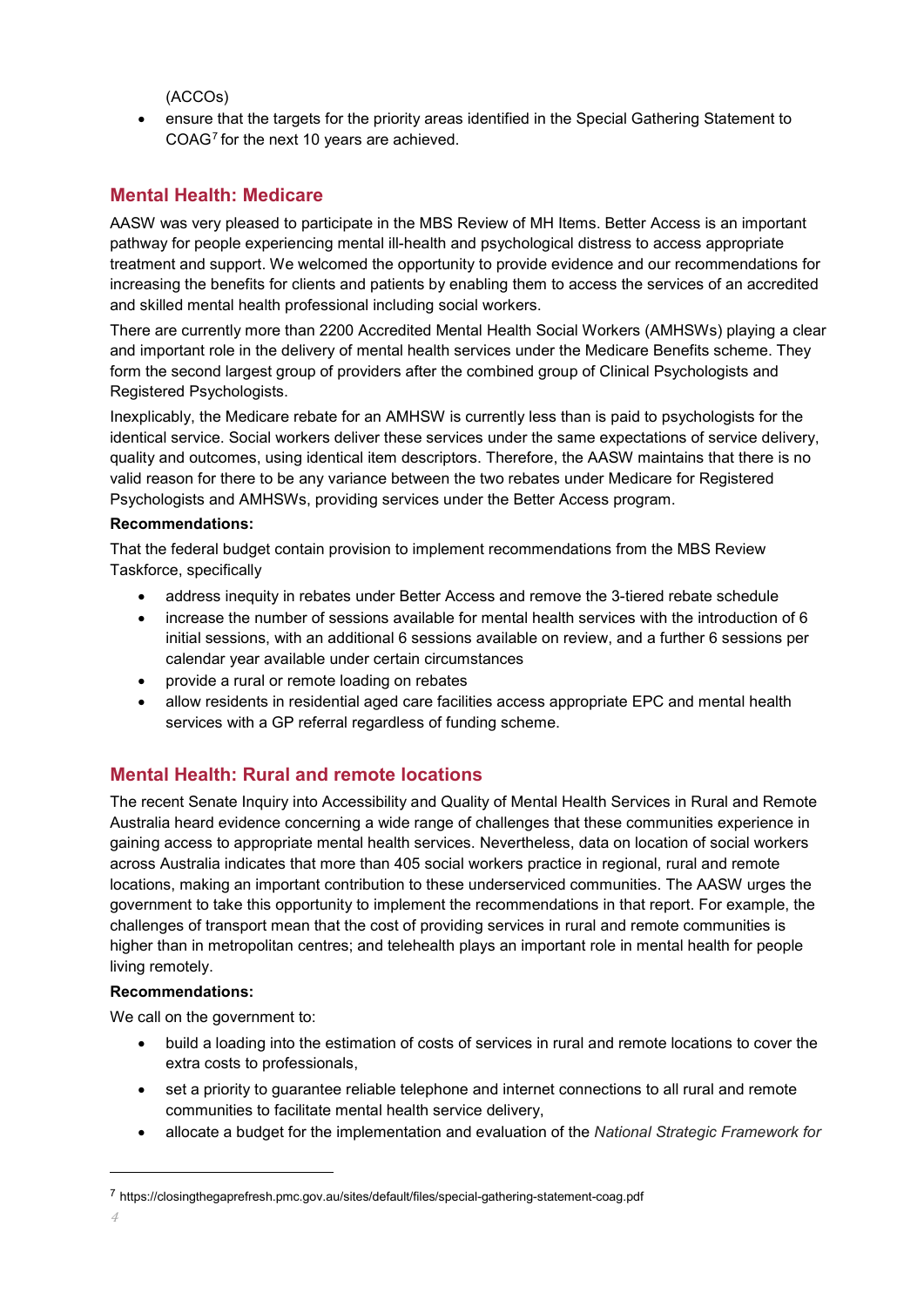*Aboriginal and Torres Strait Islander Peoples' Mental Health and Social and Emotional Wellbeing 2017–2023.*

## **Housing**

The serious shortfall of affordable housing continues to affect the health, educational, employment, and emotional wellbeing of individuals, families and communities. Declining housing affordability is directly associated with increased numbers of people experiencing or at risk of homelessness. Social workers directly assist individuals and families to locate and maintain secure and affordable housing but are experiencing increasing difficulties in achieving these outcomes. The AASW calls on the government to implement the polices identified by the 'Everybody's Home' campaign<sup>8</sup>.

#### **Recommendations:**

We call on the government to ensure the 2019-20 budget

- reforms the tax treatment of housing to remove distortions and improve affordability,
- introduces new measures to promote investment in new affordable housing,
- increases the maximum rate and improve indexation of Commonwealth Rent Assistance.

## **The NDIS**

The AASW welcomes the NDIS as a rights-based approach that supports the independence and the social and economic participation of people with a permanent impairment or condition resulting in disability. Unfortunately, social workers are observing that participants are not always achieving their goals because of multiple problems in the transition to the current market based system. These have been documented in the report into Market Readiness by last year's Joint Standing Committee on the NDIS.

The committee concluded that the budget pressures within the NDIS are depressing the prices of services, which translates directly into poorer outcomes for participants. Their report concludes: *"NDIS pricing has been preventing the development of the market, threatening the financial viability of many*  organisations and leading to providers considering exiting the market"<sup>[9](#page-4-1)</sup>.

The report makes recommendations as to how to respond, including to establish a body which will balance the competing demands around costs and determine pricing levels<sup>[10](#page-4-2)</sup>. Inevitably, an adequate response to this situation will require greater commitment of government funds.

#### **Recommendation:**

We call on the government to ensure the 2019-20 budget

• contain provision for full pricing of services within the NDIS as recommended by the Joint Standing Committee on the NDIS.

## **Family Violence**

Family violence affects many members of the community. It is a gendered crime, most commonly perpetrated by men, against women, which also deeply affects children. It is an obvious responsibility of government to adequately fund the service system that responds to women and children who experience violence. This includes family violence services, sexual assault services, health services, judiciary, law enforcement, men's behaviour change programs, and housing services.

<span id="page-4-0"></span><sup>8</sup> https://everybodyshome.com.au/

<span id="page-4-1"></span><sup>9</sup> https://www.aph.gov.au/Parliamentary\_Business/Committees/Joint/National\_Disability\_Insurance\_Scheme/MarketReadiness/Rep ort/c05

<span id="page-4-2"></span> $10$  Ibid.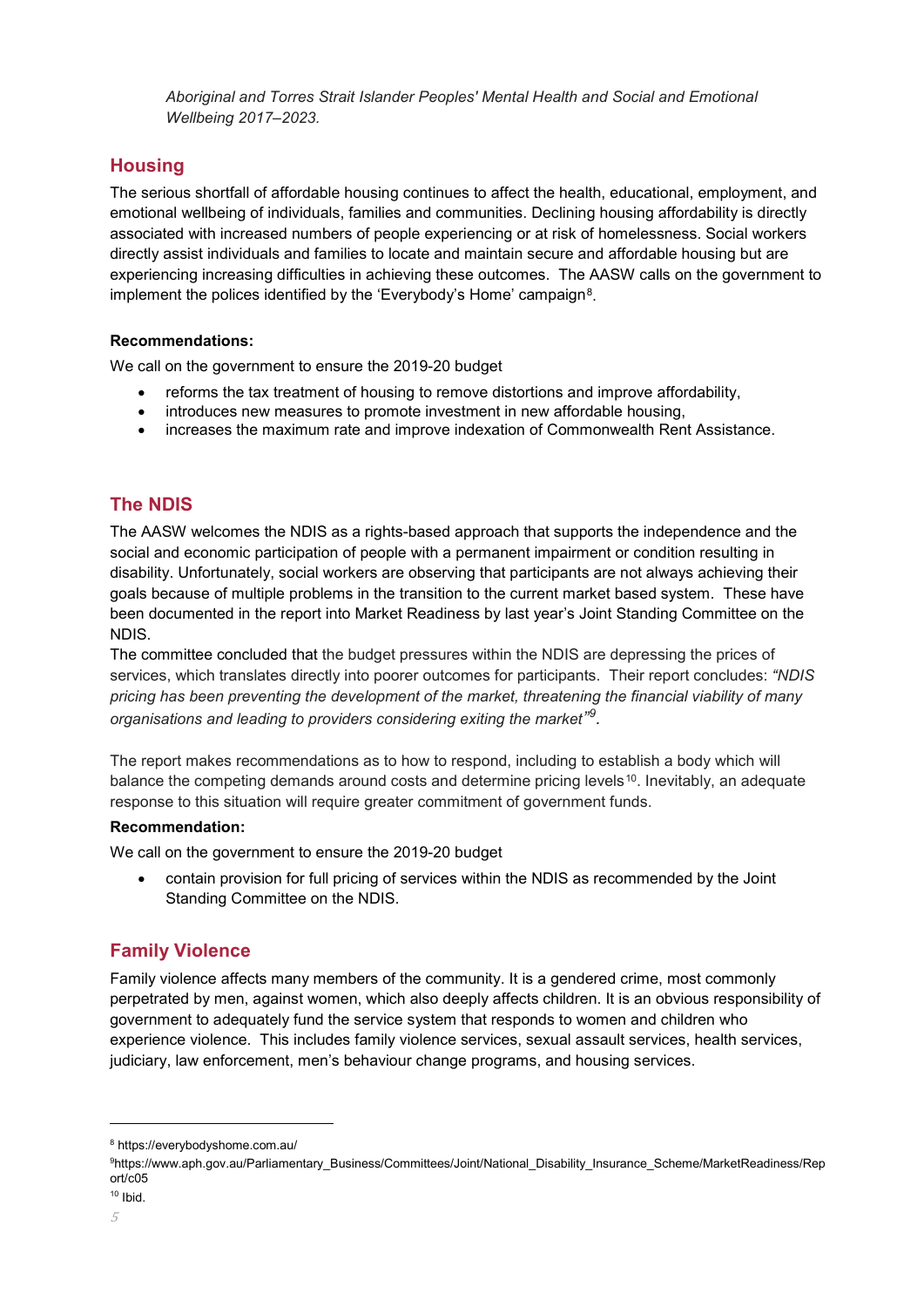The causes of family violence are complex, and include factors that operate at the individual level as well as across the whole of society. Factors such as community attitudes towards women and gender inequality are experienced across all aspects of a woman's life, even if she is not directly subjected to violence against herself. Governments can address gender inequality by adequately fund primary, secondary and tertiary programs across a range of settings so that the work of preventing violence against women is integrated into all levels of society. A comprehensive guide to the reforms that are needed are in the recommendations of the Victorian Royal Commission into Family Violence.

#### **Recommendation:**

We call on the government to ensure the 2019-20 budget

• contain a guarantee of continuous funding for the full range of prevention, early intervention and tertiary programs to prevent and respond to family violence.

## **Aged Care**

Having submitted to multiple inquiries into aged care during 2018, the AASW welcomes the commencement of the Royal Commission into Aged Care Quality and Safety. Early indications are that the ratios of staff in residential aged care will be the key to improving the quality of care[11](#page-5-0). Therefore, the AASW anticipates that implementing the recommendations will require a significant budgetary commitment which should be factored in to the government's planning.

#### **Recommendation:**

We call on the government to

• provide an undertaking that it will implement all recommendations of the Royal Commission into Aged Care Quality and Safety.

## **Conclusion**

The AASW strongly believes that the wellbeing of all Australians needs to be the primary consideration of any budget. Currently, there are many vulnerable people whose quality of life will be affected by measures that are within the control of this government. The AASW calls on the government to make provision for these measures and looks forward to working with the government to implement them.

Submitted by and on behalf of the Australian Association of Social Workers Pty Ltd

<span id="page-5-0"></span><sup>11</sup> https://www.theguardian.com/australia-news/2019/jan/18/aged-care-royal-commission-begins-with-emphasis-on-rising-torrentof-concern